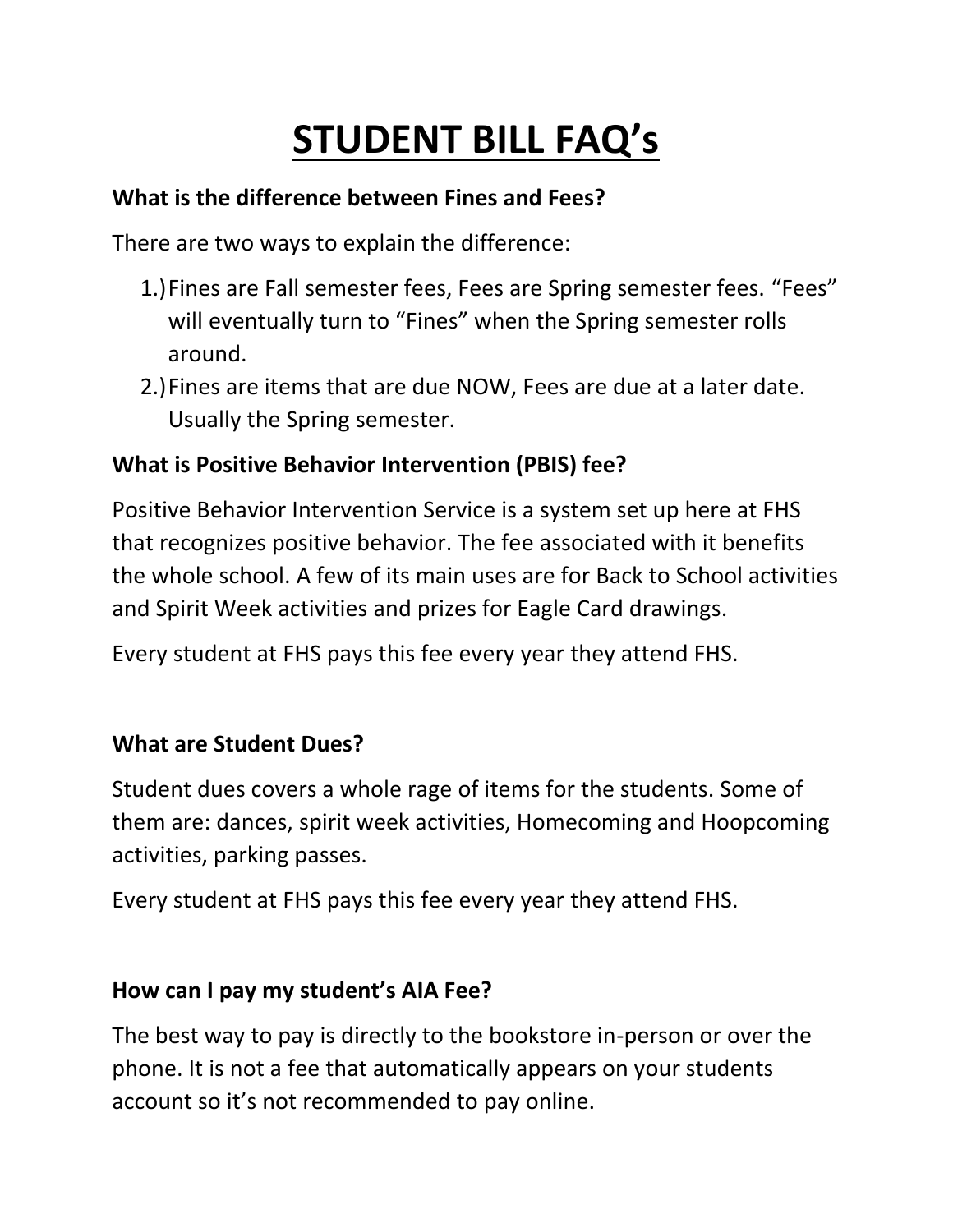## **My student has a library book fee on their account, what do I do?**

The best way to remedy this is to return the book or calculator to the library and the fee will be removed.

Make sure your student keeps track of the books they are issued. The bar codes are matched up to the student's name. If they are studying in a large group it is easy for the books to get mixed up; even though you student turns in a book it may not be their book.

The library will answer questions as well. 928-773-8145

#### **Can I make payments? Is there a payment plan?**

Yes, you can make monthly payments towards your bill. A good way to break it down is to pay each item one by one until the bill is paid off. Or pay a set amount each month, week, day. Make a payment schedule that is comfortable for you and your family.

# **What if I have already made my AZ tax credit donation max amount and there is still a tax credit item on my bill?**

While there is a max amount you can claim when filing your taxes, there is not a max amount you can pay in a year. If you see an item on your bill that is tax credit eligible, consider asking family or friends to contribute to that amount.